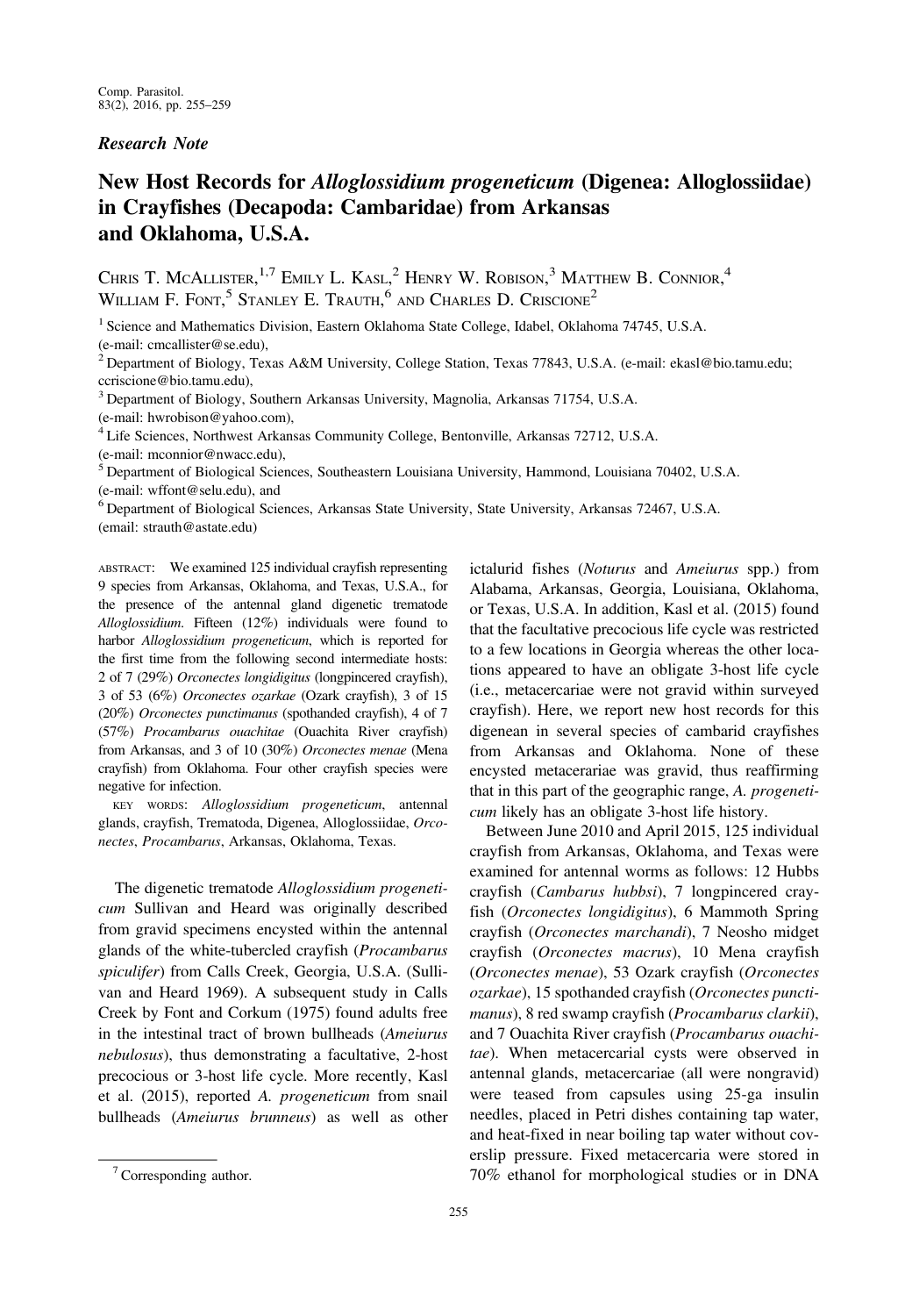grade 95% ethanol for molecular analyses per detailed methods of Kasl et al. (2015). For photomicroscopy, we used a Swift model M10 series light microscope with a digital camera (Swift Optical Instruments, San Antonio, Texas, U.S.A.).

Due to the subtle morphological differences among species of *Alloglossidium* known to infect catfishes (Kasl et al., 2014; Tkach and Mills, 2011), we sequenced at least 1 worm/crayfish species to confirm species identification. The mitochondrial NADHdehydrogenase subunit 1 gene (ND1) and a fragment of ribosomal DNA spanning the 18s and first internal transcribed spacer region (ITS1) were sequenced, assembled using Sequencher<sup>TM</sup> (GeneCodes Corp., ver. 4.1.4), and compared to those taken from the type locality (Calls Creek, Georgia, U.S.A.) for positive identification of A. progeneticum. Molecular methods and primers are given in Kasl et al. (2015).

All specimens used for morphological analyses were stained with Semichon's acetocarmine, dehydrated in a graded ethanol series, cleared using xylene, and mounted on slides using either Damar gum or Canada balsam. Voucher specimens of crayfishes are deposited in the Henderson State University (HSU) collection, Arkadelphia, Arkansas, U.S.A., and voucher specimens of A. progeneticum were deposited in the Harold W. Manter Laboratory of Parasitology, Lincoln (HWML), Nebraska, U.S.A. The ND1 sequences were submitted to GenBank under accession numbers KU728083–KU728091.

Fifteen (12%) individual crayfish were found to harbor A. *progeneticum*; 4 crayfish species ( $n = 33$ ) individuals) were not found to be infected with antennal worms (Table 1).

## Trematoda: Digenea: Alloglossiidae Alloglossidium progeneticum (Sullivan and Heard, 1969) Font and Corkum, 1975 (Fig. 1–2)

(Syn. Macroderoides progeneticus Sullivan and Heard, 1969.)

Hosts and localities: See Table 1.

Site of infection: Antennary glands.

Additional Arkansas crayfish records: White River crayfish (Procambarus acutus), Red River crayfish (Procambarus natchitochae), red-spotted crayfish (Orconectes acares), gapped ringed crayfish (Orconectes neglectus), western painted crayfish (Orconectes palmeri longimanus), gray-speckled crayfish (Orconectes palmeri palmeri) (McAllister et al., 2011; Kasl et al., 2015).

Additional Oklahoma crayfish records: P. acutus, Ouachita Mountain crayfish (Procambarus tenuis), O. p. longimanus (McAllister et al., 2011; Kasl et al., 2015).

Type host and locality: White-tubercled crayfish, Procambarus spiculifer (LeConte, 1856); Calls Creek, Oconee County, Georgia (Sullivan and Heard, 1969).

Other reported hosts: Several species of ictalurid fishes (see Kasl et al., 2015).

Geographic range: Alabama, Arkansas, Georgia, Louisiana, Oklahoma, Texas (Kasl et al., 2015)

Specimens deposited: HWML 101964–101967 (slides).

### Remarks

All ITS1 sequences obtained in these surveys  $(n = 9)$ were identical and the same to that reported in Kasl et al. (2015) as GenBank KT455826. From the 9 sequenced worms, 8 unique ND1 haplotypes were found (Table 1). Although 5 of these haplotypes were new compared to the study of Kasl et al. (2015), all new ND1 haplotypes fell well within the range (no more than 1 or 2 mutations off previously reported ND1 haplotypes; Fig. 3) typically observed for trematode intraspecific mtDNA variation (i.e.,  $\langle 2\% \rangle$  p-distance; Vilas et al., 2005). Thus, these molecular data confirm the species identification as A. progeneticum.

McAllister et al. (2011) reported Alloglossidium corti (Lamont, 1921) Van Cleave and Mueller, 1932 from *O. acares* and *O. p. longimanus* from Arkansas and P. tenuis from Oklahoma. These metacercariae were identified based strictly on morphological characters in the absence of complimentary molecular techniques. Given the detailed study of Kasl et al. (2015) on similar crayfishes from Arkansas and Oklahoma (including sequenced metacercariae from O. p. longimanus in Oklahoma), we are confident that the antennal worms reported by McAllister et al. (2011) represent A. progeneticum, thus extending the crayfish hosts known to harbor this worm.

McAllister et al. (2011) noted that some of the stream crayfishes they surveyed for antennal worms were Ozark Mountain endemics from the Interior Highlands of Arkansas and that these crayfishes were found to be without antennal worms. However, with the current study, we can now add several species from the Ozark Mountains of Arkansas to the list of crayfishes known to harbor A. progeneticum. Additional crayfish species remain to be surveyed and we expect to add further to our knowledge of intermediate hosts infected with antennal worms from this region of North America.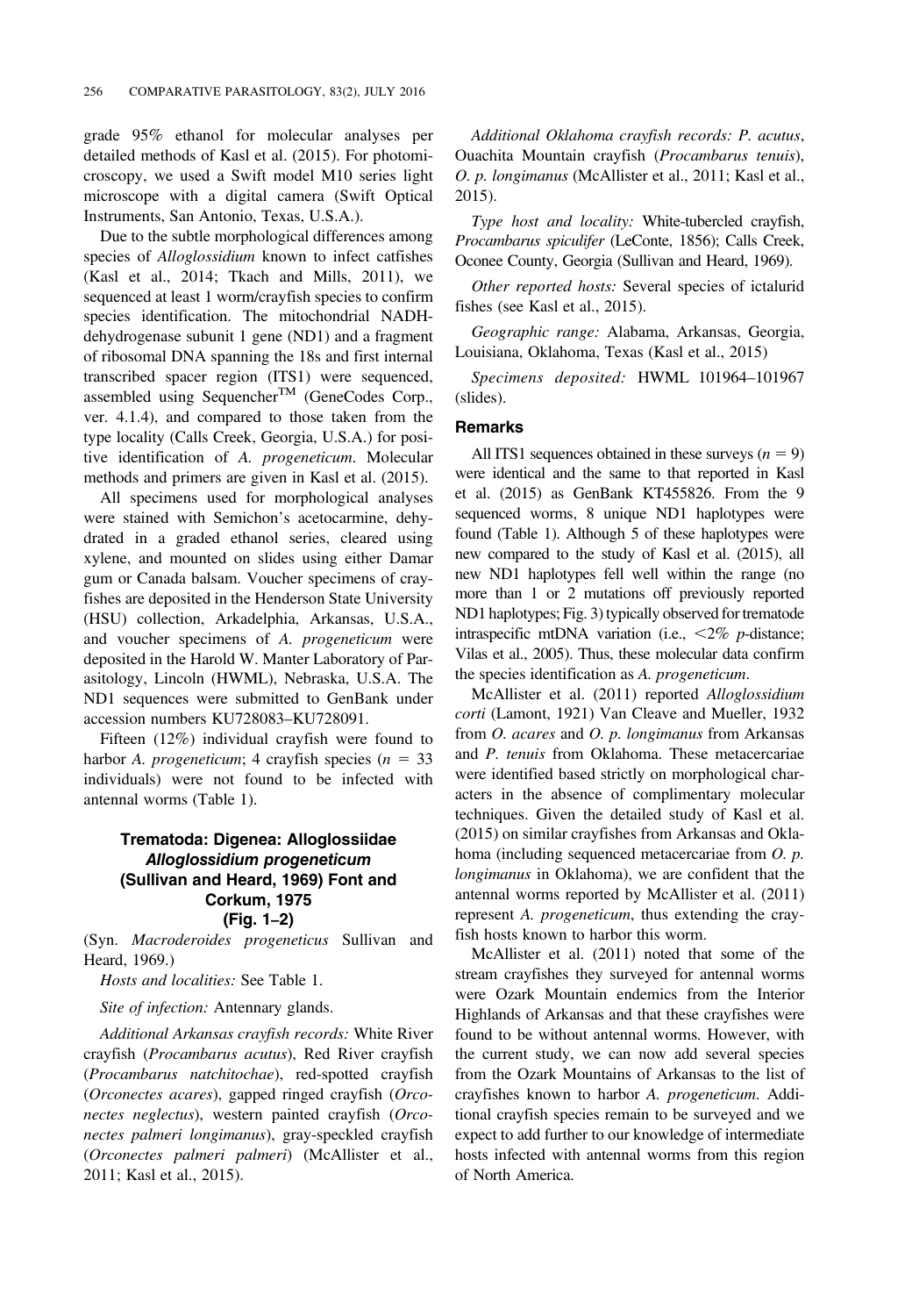|                                   |                    | which is a consequent of the community of the consequent of the consequent of the consequent material consequent of the consequent of the consequent of the consequent of the consequent of the consequent of the consequent o |                 |                       |               |                    |                   |
|-----------------------------------|--------------------|--------------------------------------------------------------------------------------------------------------------------------------------------------------------------------------------------------------------------------|-----------------|-----------------------|---------------|--------------------|-------------------|
| Crayfish                          | Dates collecte     | Locality                                                                                                                                                                                                                       | Prevalence* (%) | Intensity†            | No. sequenced | ND1 accession no.  | ND1 haplotypes    |
| Cambarus hubbsi                   | Nov 201            | AR: Sharp Co., Rock Creek                                                                                                                                                                                                      | 0/8(0)          |                       |               |                    |                   |
|                                   | Jul 2012           | AR: Searcy Co., Water Creek                                                                                                                                                                                                    | 0/4 (0)         |                       |               |                    |                   |
| Orconectes longidigitus           | $\frac{1}{2011}$   | AR: Marion Co., Crooked Creek                                                                                                                                                                                                  | 0/1 (0)         |                       |               |                    |                   |
|                                   | May 2012, Jun 2013 | AR: Searcy Co., Water Creek                                                                                                                                                                                                    | 2/6 (33)        |                       |               | KU728090, KU728089 | Hap11, Hap12      |
| Orconectes macrus                 | Nov 2011           | AR: Benton Co., Spavinaw Creek                                                                                                                                                                                                 | 0/7 (0)         |                       |               |                    |                   |
| Orconectes menae                  | Sep 2011           | OK: McCurtain Co., Mt. Fork River                                                                                                                                                                                              | 410(30)         | $4.7 \pm 4.7$ (1-10)‡ |               | KU728091           | Hap26             |
| Orconectes marchandi              | Nov 2011           | AR: Sharp Co., Rock Creek                                                                                                                                                                                                      | 0/6 (0)         |                       |               |                    |                   |
| Orconectes ozarkae                | Jun 2010, Jul 2011 | AR: Marion Co., Crooked Creek                                                                                                                                                                                                  | /45 (0)         |                       |               |                    |                   |
|                                   | Jul 2011           | AR: Independence Co., Departee Creek                                                                                                                                                                                           | 1/5 (20)        |                       |               |                    |                   |
|                                   | Apr 2012           | AR: Izard Co., Strawberry River                                                                                                                                                                                                | 2/3 (67)        |                       |               | KU728088           | Hap <sup>42</sup> |
| Orconectes punctimanus            | Jul 2011           | AR: Baxter Co., Mill Creek                                                                                                                                                                                                     | (0, 01)         |                       |               |                    |                   |
|                                   | Apr 2012           | AR: Baxter Co., Moccasin Creek                                                                                                                                                                                                 | 1/2(50)         |                       |               | KU728085           | Hap39             |
|                                   | Apr 2012           | AR: Fulton Co., Spring River                                                                                                                                                                                                   | 2/3 (67)        |                       |               | KU728086, KU728087 | Hap40, Hap41      |
| Procambarus clarkii               | Feb 2012           | IX: Tom Green Co., Concho River                                                                                                                                                                                                | 0/8 (0)         |                       |               |                    |                   |
| Procambarus ouachitae             | Jul 2012           | AR: Polk Co., Abernathy Springs                                                                                                                                                                                                | 2/2 (100)       |                       |               | KU728083, KU728084 | Hap38             |
|                                   | Apr 2015           | AR: Clark Co., Saline Bayou                                                                                                                                                                                                    | 2/5 (40)        |                       |               |                    |                   |
| k Number infected/mumber examined |                    |                                                                                                                                                                                                                                |                 |                       |               |                    |                   |

Table 1. Crayfish examined for Alloglossidium progeneticum with their collection data, prevalence, and intensities. All individuals were sequenced at ITS1 and ND1. Given<br>are the sequence accession numbers and haplotype IDs Table 1. Crayfish examined for Alloglossidium progeneticum with their collection data, prevalence, and intensities. All individuals were sequenced at ITS1 and ND1. Given are the sequence accession numbers and haplotype IDs for ND1 (see Fig. 2). AR, Arkansas; OK, Oklahoma; TX, Texas; (–), none.

Number infected/number examined.

\*{ Number found in individual hosts. ‡ Mean ± 1 SD (range).  $\ddagger$  Mean  $\pm$  1 SD (range).

RESEARCH NOTE 257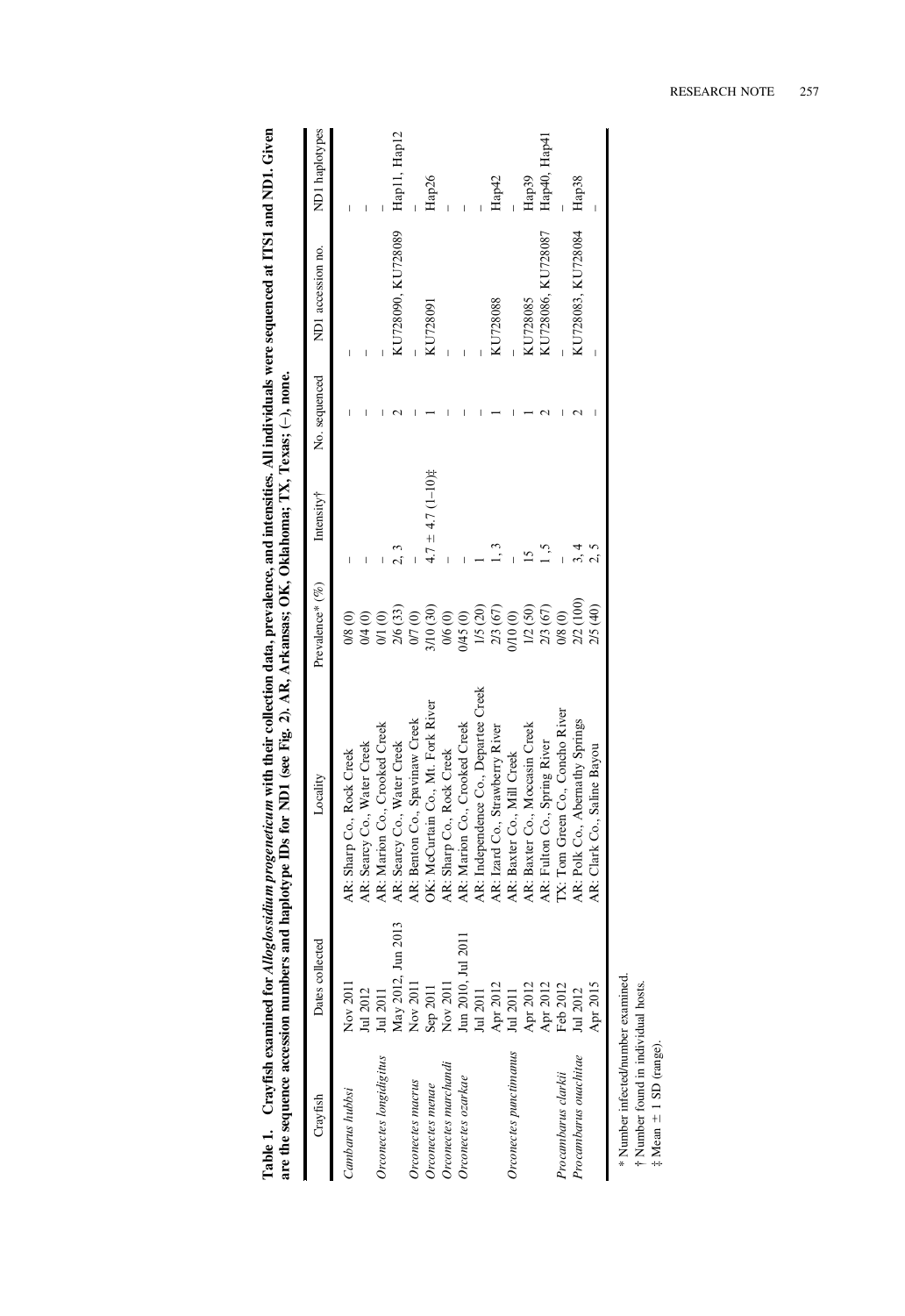

Figures 1, 2. Alloglossidium progeneticum from crayfishes. 1. Light microscopic view of single metacercarial cyst. 2. Ventral view of metacercaria removed from cyst showing testes (T) but without ova.



Figure 3. Statistical parsimony network of ND1 mtDNA haplotypes. Numbers correspond to haplotype IDs. The grey haplotypes are those found in the current study (Table 1) and all are from nongravid metacercariae. The white and dotted haplotypes (13, 14, and 18) are data from Kasl et al. (2015). The dotted haplotypes are from facultative precocious populations whereas most of the white haplotypes are from locations where nongravid metacercariae were found (i.e., they have an obligate 3-host life cycle); location and host details are given in Kasl et al. (2015). Each connection is a single mutational step with small black circles representing inferred haplotypes. Circles are scaled according to the number of individuals with that haplotype. The network is not intended to be a final representation of phylogeographic patterns due to opportunistic surveys resulting in uneven sampling. We used TCS version 1.21 to construct the network (Clement et al., 2000).

The Arkansas Game and Fish Commission and the Oklahoma Department of Wildlife Conservation issued scientific collecting permits to C.T.M., H.W.R., and M. B.C. We thank Drs. Scott L. Gardner (HWML) and Renn Tumlison (HSU) for expert curatorial assistance and Stanley E. Trauth (Arkansas State University) and R. Tumlison for assistance in collecting at Saline Bayou, Arkansas. This work was supported by the National Science Foundation, DEB #1145508 (C.D.C. and W.F.F.), and an NSF560 REU grant DEB #1302258 (C.D.C.).

#### LITERATURE CITED

- Clement M., D. Posada, and K. Crandall. 2000. TCS: a computer program to estimate gene genealogies. Molecular Ecology 9:1657–1660.
- Font, W. F., and K. C. Corkum. 1975. Alloglossidium renale n. sp. (Digenea: Macroderoididae) from a freshwater shrimp and A. *progeneticum* n. comb. Transactions of the American Microscopical Society 94: 421–424.
- Kasl, E. L., T. J. Fayton, W. F. Font, and C. D. Criscione. 2014. Alloglossidium floridense n. sp. (Digenea: Macroderoididae) from a spring run in North Central Florida. Journal of Parasitology 100:121–126.
- Kasl, E. L., C. T. McAllister, H. W. Robison, M. B. Connior, W. F. Font, and C. D. Criscione. 2015. Evolutionary consequence of a change in life cycle complexity: a link between precocious development and evolution towards female-biased sex allocation in a hermaphroditic parasite. Evolution 69:3156–3169.